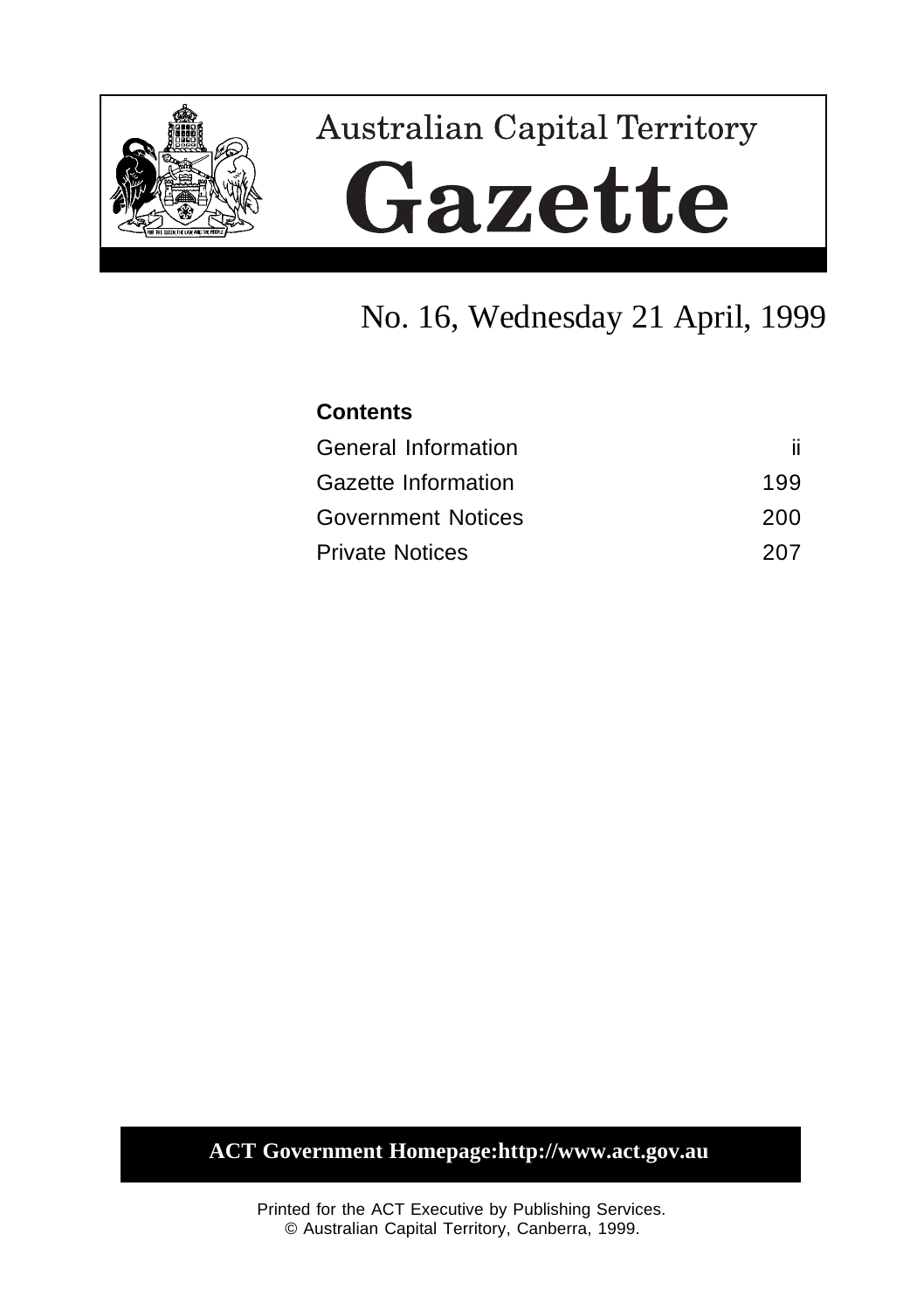## **GENERAL INFORMATION**

#### **ACT GOVERNMENT GAZETTE**

The ACT Government Gazette is published each Wednesday. The sections included in the publication are:

- General Information;
- Government Notices;
- Purchasing and Disposals;
- Invitations to Tender, Quote or Register Interest;
- Contracts arranged, and
- Private Notices

(Australian Public Service notices will continue to appear in the Commonwealth of Australia Gazette).

#### **CONTACT DETAILS**

ACT Gazette Officer Publishing Services GPO Box 158 Canberra Act 2601

Phone: (02) 6205 0484 Fax: (02) 6205 0266 **e-mail: gazette\_office@dpa.act.gov.au** ACT Gazette Office Level 7, Macarthur House Wattle Street Lyneham 2602

#### **Notices for Publications**

Notices for the Gazette are to be lodged by 12 noon on the Wednesday prior to publication. Notices can be lodged in advance in hard copy or facsimile, by electronic mail or diskette, with a brief message of instruction and a WORD compatible document attachment.

A Gazette Request Form must also be delivered to the Gazette Office, by hand, mail or fax. For copies of this form please telephone the Gazette Office or go to www.act.gov.au/government/reports/pub/gazreq.doc.

Signed notices must be sighted by the Gazette Office before gazettal can proceed.

**Purchasing and Disposal Codes** may be accessed on the ACT Government Website:

www.act.gov.au/government/report/pub/gazette/p&d.pdf. Alternatively, you may obtain a hard copy listing by contacting the gazette office.

#### **Private Notices**

The fee for a private notice is as follows:

• minimum charge \$1.00 per word or \$100.00 whichever is the greater.

Cheques are to be made payable to 'Publishing Services' and are to be forwarded to the Gazette office with a copy of the notice (Either on a PC formatted disk in WORD, or if the notice has already been emailed, a hard copy of the notice) and Gazette Request Form. Payment can be made by EFTPOS (Bankcard, Visa or Mastercard) by telephoning the Gazette Office. Payment must be received before gazettal can proceed.

#### **Purchasing and Subscriptions**

Copies of the ACT Government Gazette may be purchased at a cost of \$5.00 (or \$2.00 for a Special Gazette) from the ACT Government shopfront, Legislation/Gazette sales counter, East Row, Canberra City. Subscriptions to the Gazette maybe arranged through the Gazette Office at a price of \$180.00 (1 Jan 99 - 30 Jun 99) or part thereof, including postage. Refunds will not be given for cancellations. Claims for missing items will be recognised as valid if lodged within 28 days of publication.

#### **Copyright Notice - Australian Capital Territory**

This work is copyright. Apart from any use as permitted under the Copyright Act 1968, no part may be reproduced by any process without written permission from Library and Information Management, Department of Urban Services, ACT Government, GPO Box 249, Civic Square ACT 2608.

#### **Products and Services advertised in this publication are not necessarily endorsed by the ACT Government**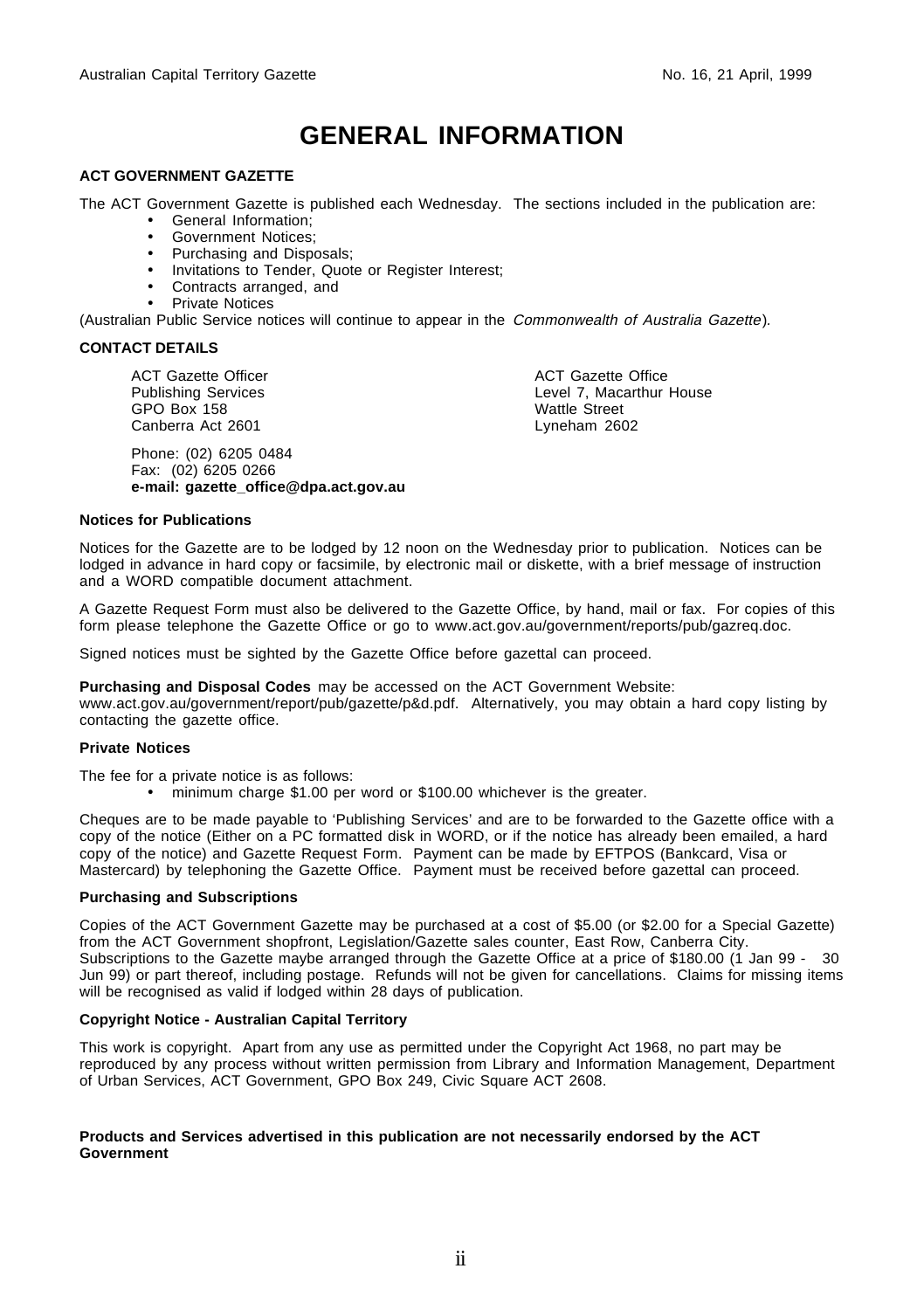## **GAZETTE INFORMATION**

#### **ISSUE OF ACT SPECIAL GAZETTES**

The following issues of the ACT Special Gazettes have been published since the last Weekly Gazette. For listings of previous ACT Special Gazettes please refer to this internet site

http://www.publishing.act.gov.au

| <b>Gazette</b><br><b>Number</b> | <b>Date</b> | <b>Title</b>                                                                                                       |  |
|---------------------------------|-------------|--------------------------------------------------------------------------------------------------------------------|--|
| <b>S16</b>                      | 14 April    | Notification of Enactment                                                                                          |  |
|                                 |             | $\sim$ Stock (Amendment) Act No. 14 of 1999                                                                        |  |
|                                 |             | ~ Legislative Assembly (Members' Staff) (Amendment) Act<br>No. 15 of 1999                                          |  |
|                                 |             | ~ Motor Traffic (Amendment) Act No.16 of 1999                                                                      |  |
|                                 |             | $\sim$ Traffic (Amendment) Act No. 17 of 1999                                                                      |  |
|                                 |             | ~ Motor Traffic (Alcohol and Drugs) (Amendment) Act (No.2)<br>No. 18 of 1999                                       |  |
|                                 |             | ~ Casino Control (Amendment) Act No. 19 of 1999                                                                    |  |
|                                 |             | ~ Public Health (Consequential Amendments) Act No. 20 of<br>1999                                                   |  |
|                                 |             | ~ Evidence (Amendment) Act No. 21 of 1999                                                                          |  |
|                                 |             | ~ Courts and Tribunal (Audio Visual and Audio Linking) Act No.<br>22 of 1999                                       |  |
|                                 |             | ~ Drugs of Dependence (Amendment) Act No. 23 of 1999                                                               |  |
| <b>S19</b>                      | 16 April    | Instrument No. 72 of 1999 $\sim$ Fire Brigade (Administration) Act<br>1974                                         |  |
|                                 |             | Draft Variation No. 116 to the Territory Plan - Charnwood<br>Section 96 ~ (Land Planning and Environment) Act 1991 |  |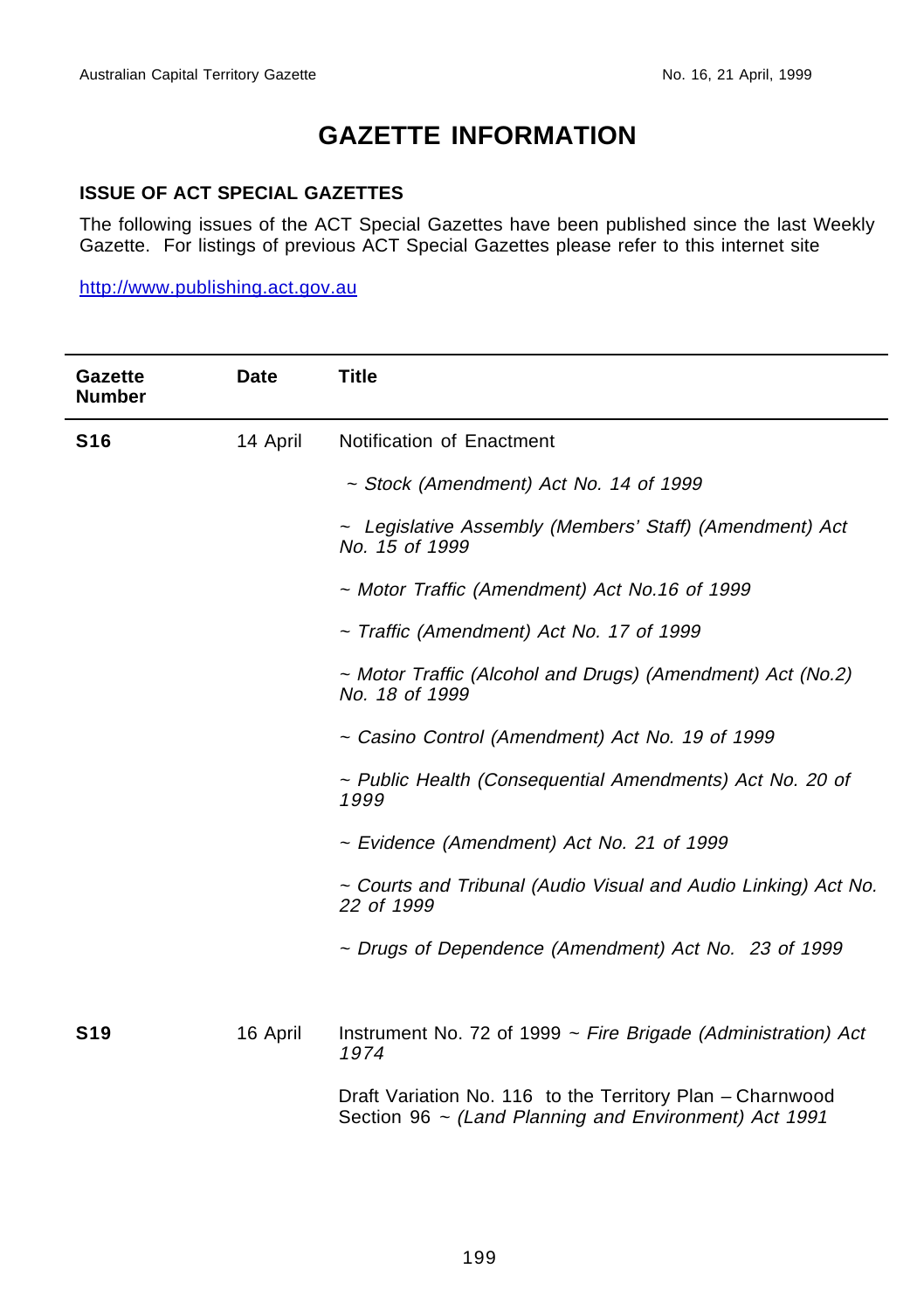## **GOVERNMENT NOTICES**

#### NOTIFICATION OF THE MAKING OF AN INSTRUMENT

NOTICE is hereby given that the undermentioned Instrument of the Australian Capital Territory has been made. Copies of the Instrument may be purchased from Publishing Services, Legislation and Sales Counter, ACT Government Shopfront, Crn City Walk and East Row Canberra City ACT 2601.

| Act under which<br><b>Instrument made</b>                              | <b>Description of Instrument</b>                                                                                     | Number and year of<br><b>Instrument</b> |
|------------------------------------------------------------------------|----------------------------------------------------------------------------------------------------------------------|-----------------------------------------|
| Public Health Act 1997                                                 | Determination of Chief Health<br><b>Officer Functions.</b>                                                           | No. 64 of 1999                          |
| <b>Health Regulation</b><br>(Maternal Health<br>Information) Act 1998  | Appointment of Christine<br>Margaret Ashley- Coe to be a<br>Member of the Advisory Panel<br>on Abortion Information. | No. 65 of 1999                          |
| <b>Health Regulation</b><br>(Maternal Health<br>Information) Act 1998. | Appointment of Michael John<br>Peek to be a Member of the<br>Advisory Panel on Abortion<br>Information.              | No. 66 of 1999                          |
| <b>Health Regulation</b><br>(Maternal Health<br>Information) Act 1998  | Appointment of Scott Adam<br>Morris to be a Member of the<br>Advisory Panel on Abortion<br>Information.              | No. 67 of 1999                          |
| <b>Health Regulation</b><br>(Maternal Health<br>Information) Act 1998  | Appointment of Kathryn<br>Coonan to be a Member of<br>the Advisory Panel on<br>Abortion Information.                 | No. 68 of 1999                          |
| <b>Health Regulation</b><br>(Maternal Health<br>Information) Act 1998  | Appointment of Michael John<br>Rosier to be a Member of the<br>Advisory Panel on Abortion<br>Information.            | No. 69 of 1999                          |
| <b>Health Regulation</b><br>(Maternal Health<br>Information) Act 1998  | Appointment of Katherine<br>Lubbe to be a Member of the<br>Advisory Panel on Abortion<br>Information.                | No. 70 of 1999                          |
| <b>Health Regulation</b><br>(Maternal Health<br>Information) Act 1998  | Appointment of Kenneth John<br>Little to be a Member of the<br>Advisory Panel on Abortion<br>Information.            | No. 71 of 1999                          |
| Radiation Act 1983                                                     | Appointment of Leslie Keith<br>Fifield to be a Member of the<br>Radiation Council.                                   | No. 73 of 1999                          |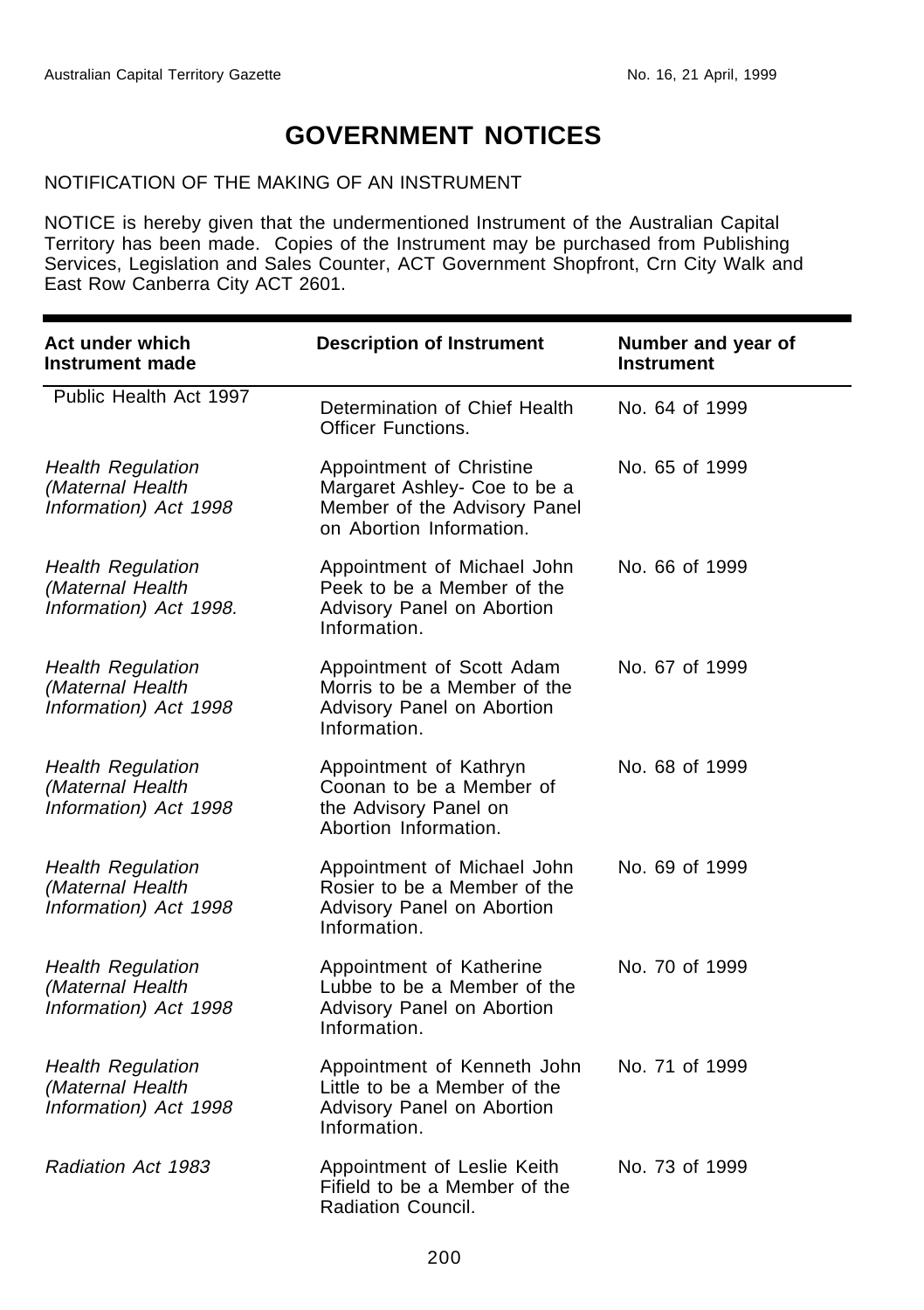**INSTRUMENT NO. R8/99** 



#### PUBLIC ROADS ACT 1902 (NSW)

#### NOTICE OF INTENTION TO CLOSE PARTS OF PUBLIC ROADS

Pursuant to section 19 of the Public Roads Act 1902 (NSW) I notify that I am considering closing parts of the roads described below. The Intended closures are for parts of the roads that fall within the proposed leasing boundaries and will not affect public access through Rabaul Lane, Public access will be maintained through the new block via an easement for access over the existing carriageway of Rabaul Lane. Any interested person who wishes to object to these closures may do so within one month of the publication of this notice by setting out any objections in writing to:

The Minister for Urban Services Planning and Land Management Office of the Chief Surveyor **GPO Box 1908 CANBERRA ACT 2601** 

**Attention: Rod Menzies** 

aferment

DATE  $9^{th}$  April 1999

LINCOLN JAMES HAWKINS Delegate of the Minister

Part of the road known as Rabaul Lane within Blocks 2 and 3 Section 12, and part of the road known as Akuna Street adjacent to Block 2 Section 12 in the Division of City in the District of Canberra Central, shown in thick black lines on the plan annexed hereto.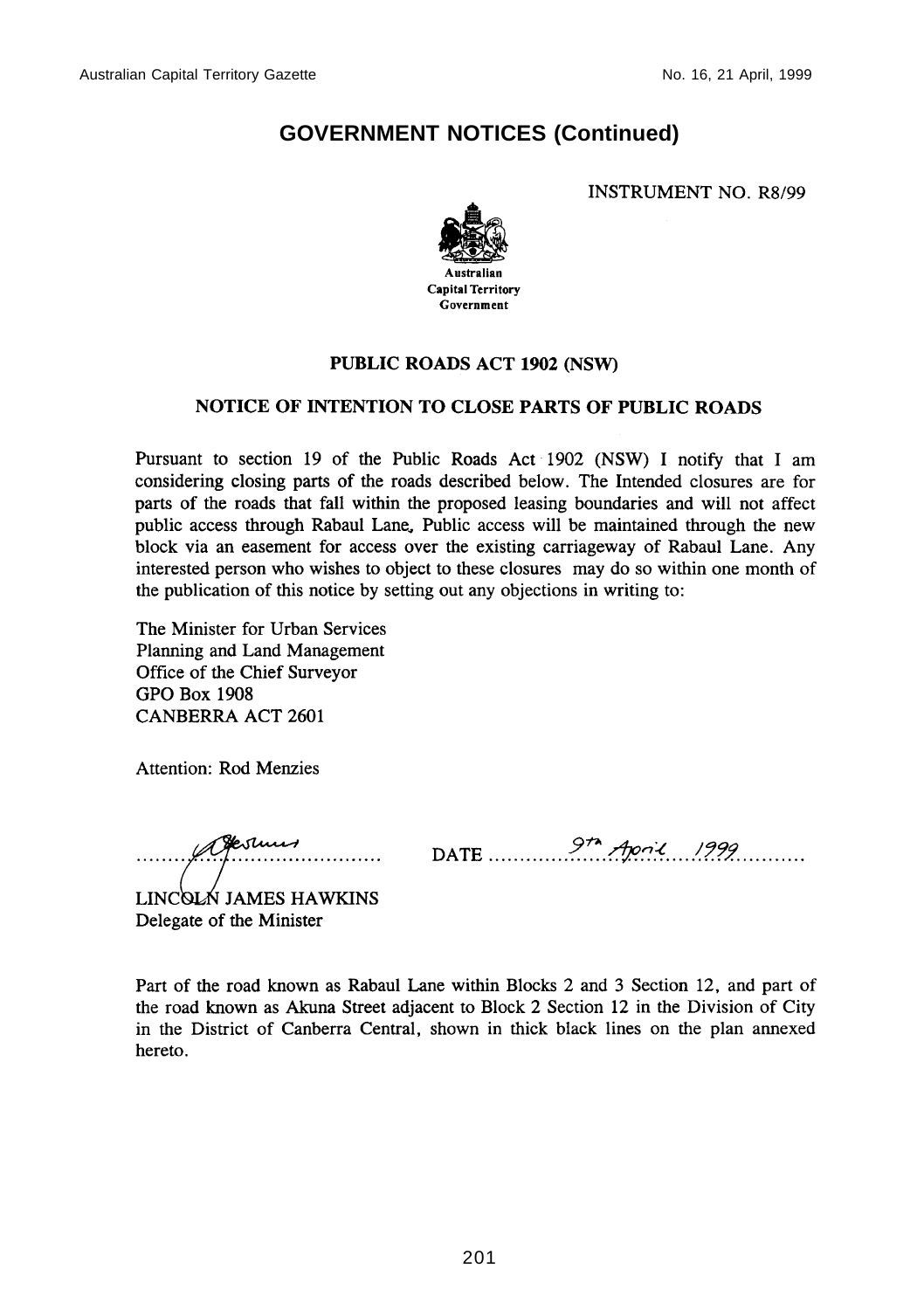

**DIVISION OF CITY** 

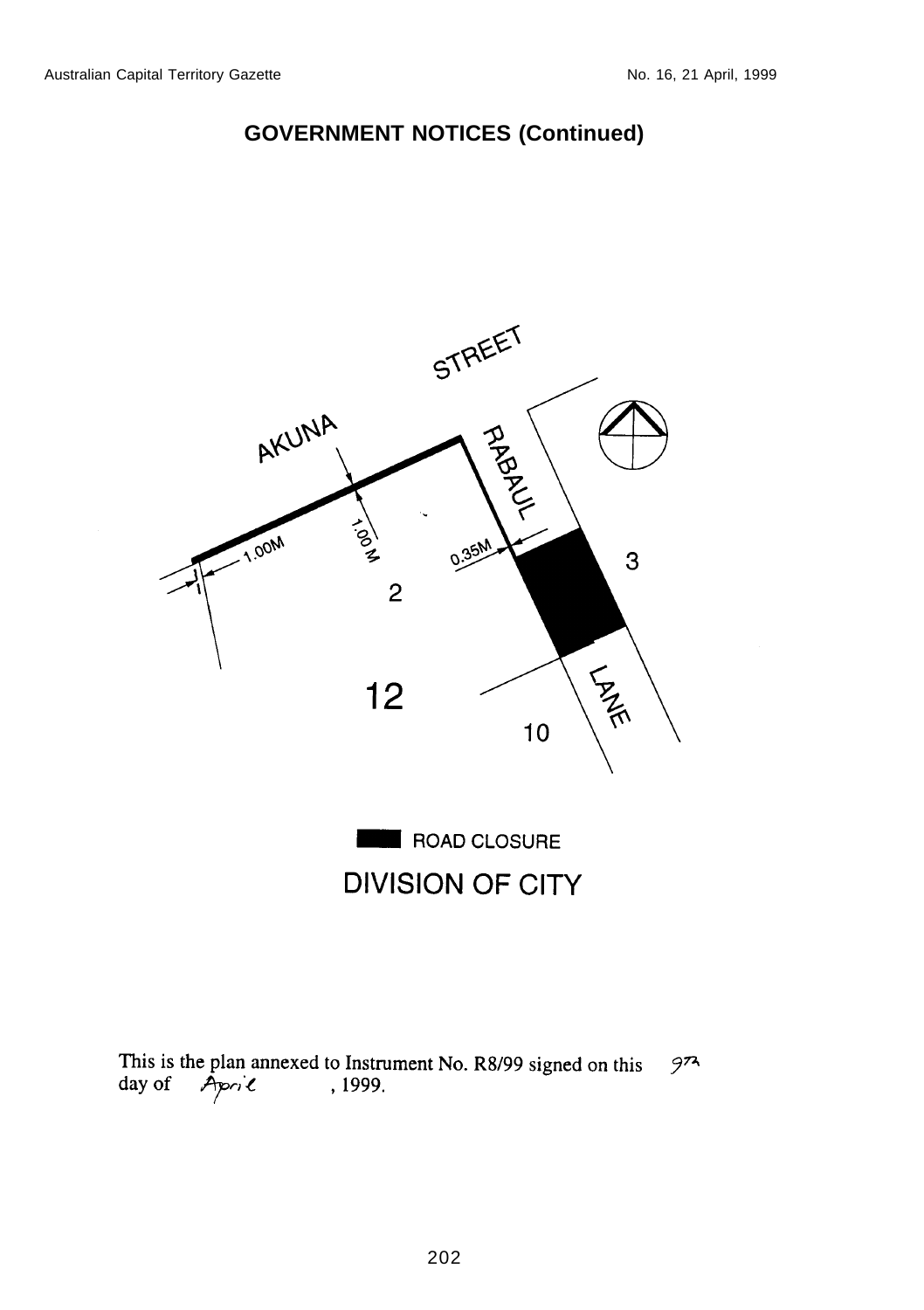**INSTRUMENT NO. R9/99** 



#### PUBLIC ROADS ACT 1902 (NSW)

#### **NOTICE OF DECLARATION OF PUBLIC ROADS**

Pursuant to section 18 of the Public Roads Act 1902 (NSW) I declare that the land described in the schedule below, shown in thick black lines on the plans annexed hereto, shall be public roads.

cartures

DATE  $97^{4}$  April 1999

LINCOLN JAMES HAWKINS Delegate of the Minister

#### **SCHEDULE**

Plan No.1 : The land within Sections 81 to 83 in the Division of Bruce in the District of Belconnen.

Plan No. 2 : The land within Sections 58 to 60 in the Division of Nicholls in the District of Gungahlin.

Plan No. 3 : The land forming part of Flemington Road being formerly part of Blocks 9 and 10 Section 71 in the Division of Lyneham in the District of Canberra Central.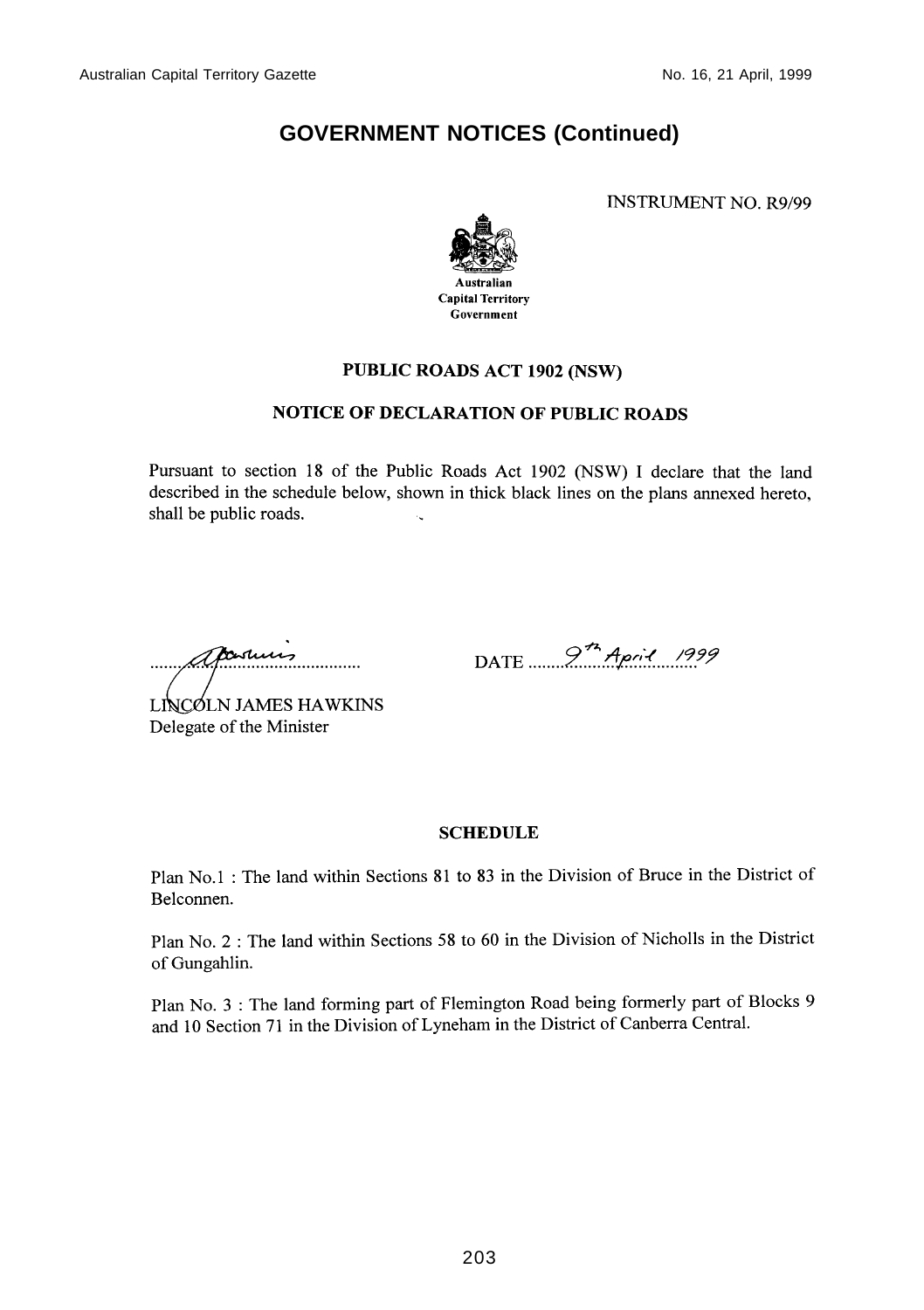

This is Plan Number One annexed to Instrument No. R9/99 signed on this  $9^{\prime\prime}$ April , 1999 day of

gate's Initials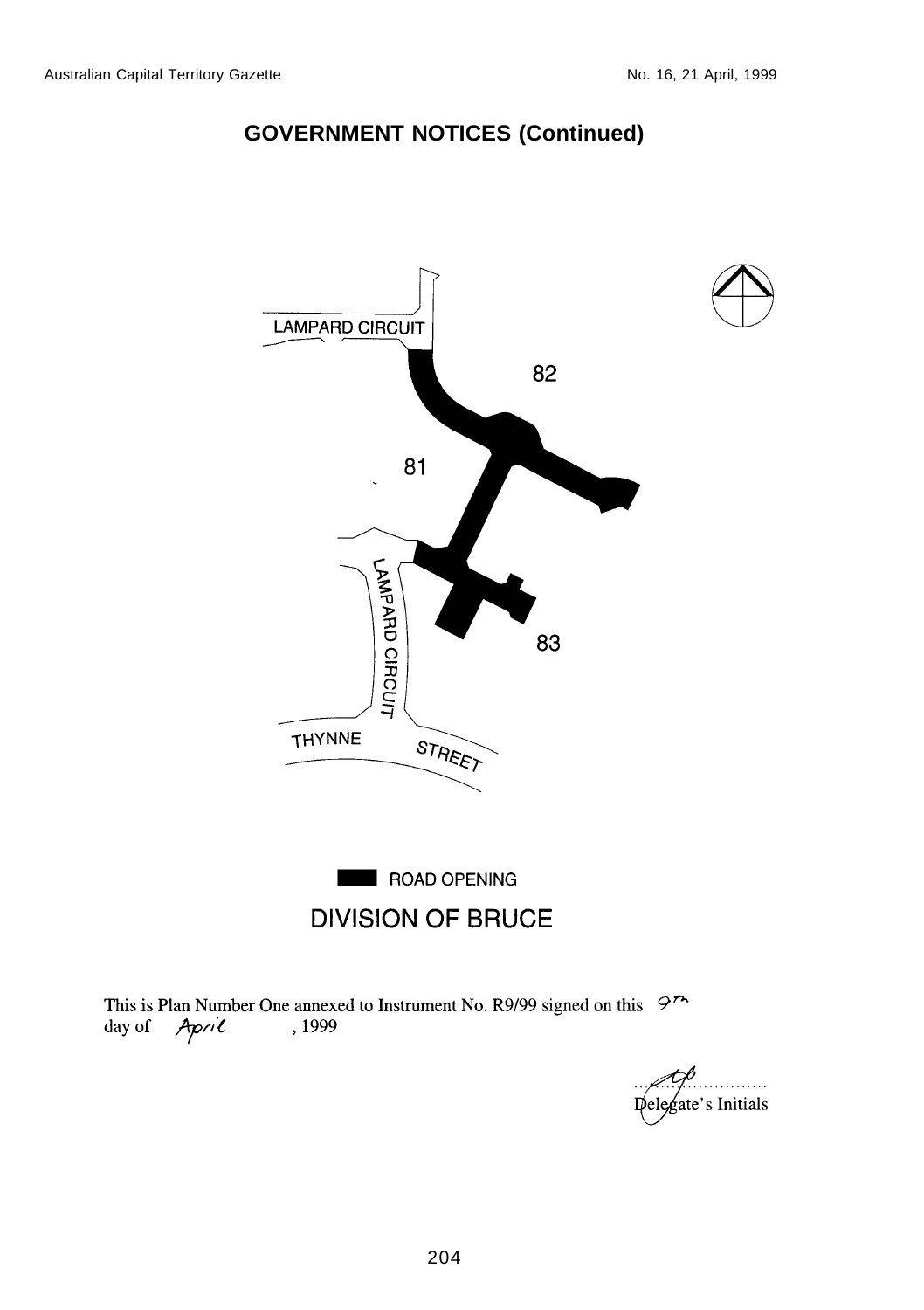

# **DIVISION OF NICHOLLS**

 $9<sup>n</sup>$ This is Plan Number Two annexed to Instrument No. R9/99 signed on this day of April , 1999.

gate's Initials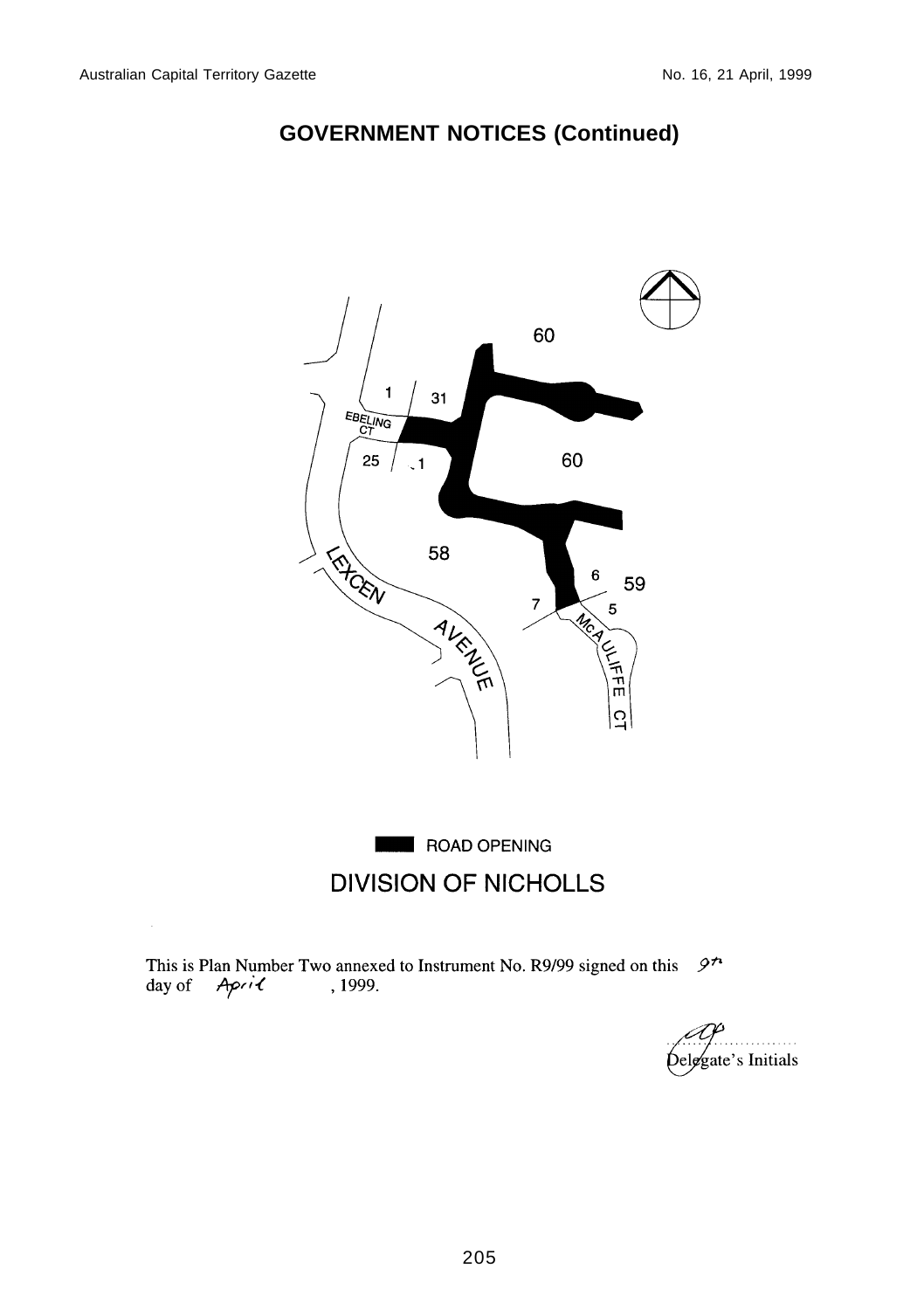



This is Plan Number Three annexed to Instrument No. R9/99 signed on this  $9^{\uparrow\uparrow}$ day of April , 1999

Delegate's Initials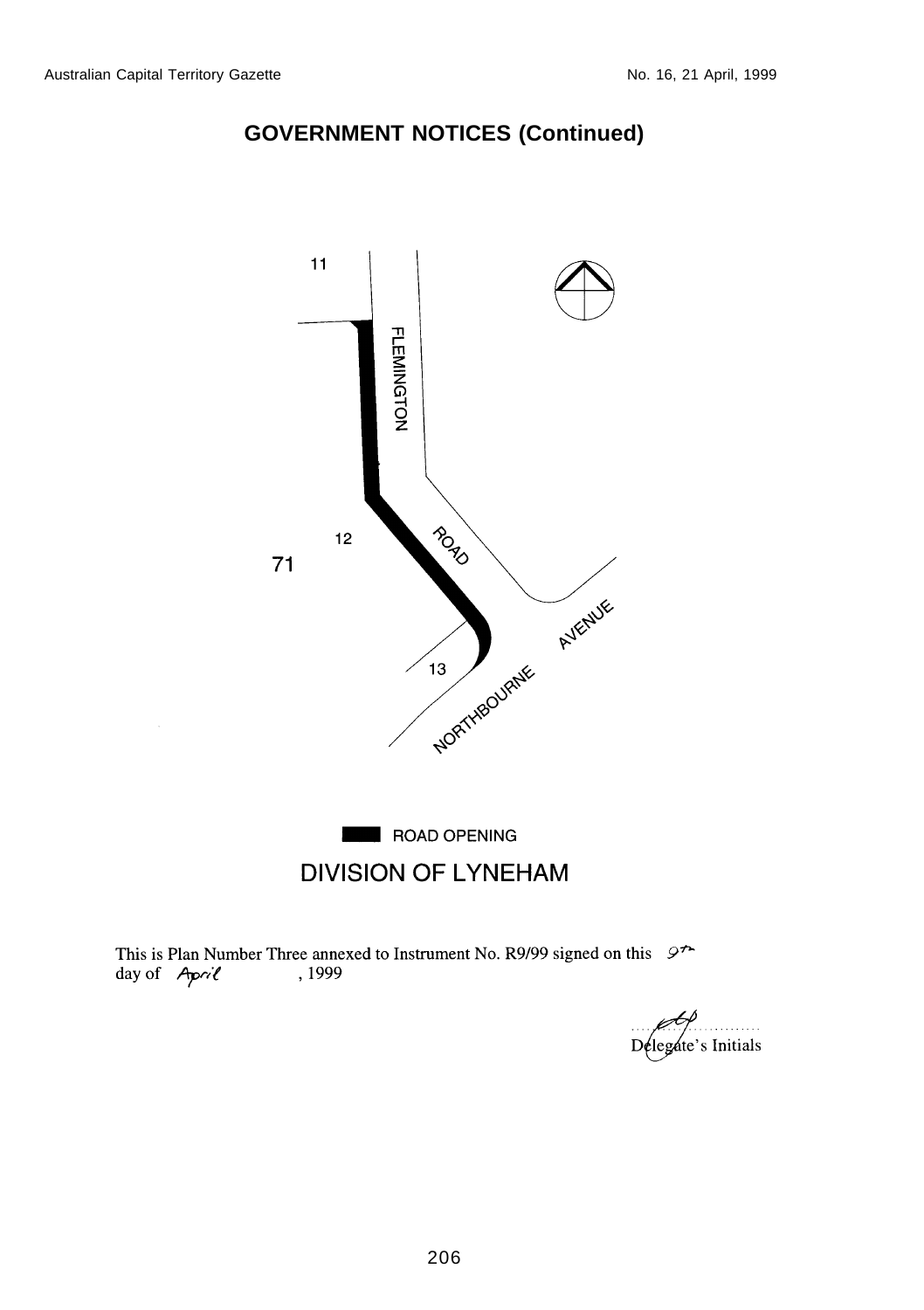## **PRIVATE NOTICES**

#### NOTICE TO CLAIMANTS

In the Estate of <u>IAN MCKECHNIE RECKORD</u> late of Mirinjani Nursing Home Conder Street Weston in the Australian Capital Territory, Pensioner, who died on 20 February 1999 leaving will dated 3 September 1980. An **ELECTION TO ADMINISTER** to administer the estate of the abovenamed was filed by the PUBLIC TRUSTEE FOR THE AUSTRALIAN CAPITAL TERRITORY on 29 March 1999. All persons having claims against the estate must send particulars thereof to the PUBLIC TRUSTEE, GPO Box 515, Canberra ACT 2601 within two months of publication of this notice. After that time the PUBLIC TRUSTEE may distribute the estate assets having regard only to those claims as received in writing.

D F Kargas, Public Trustee ACT